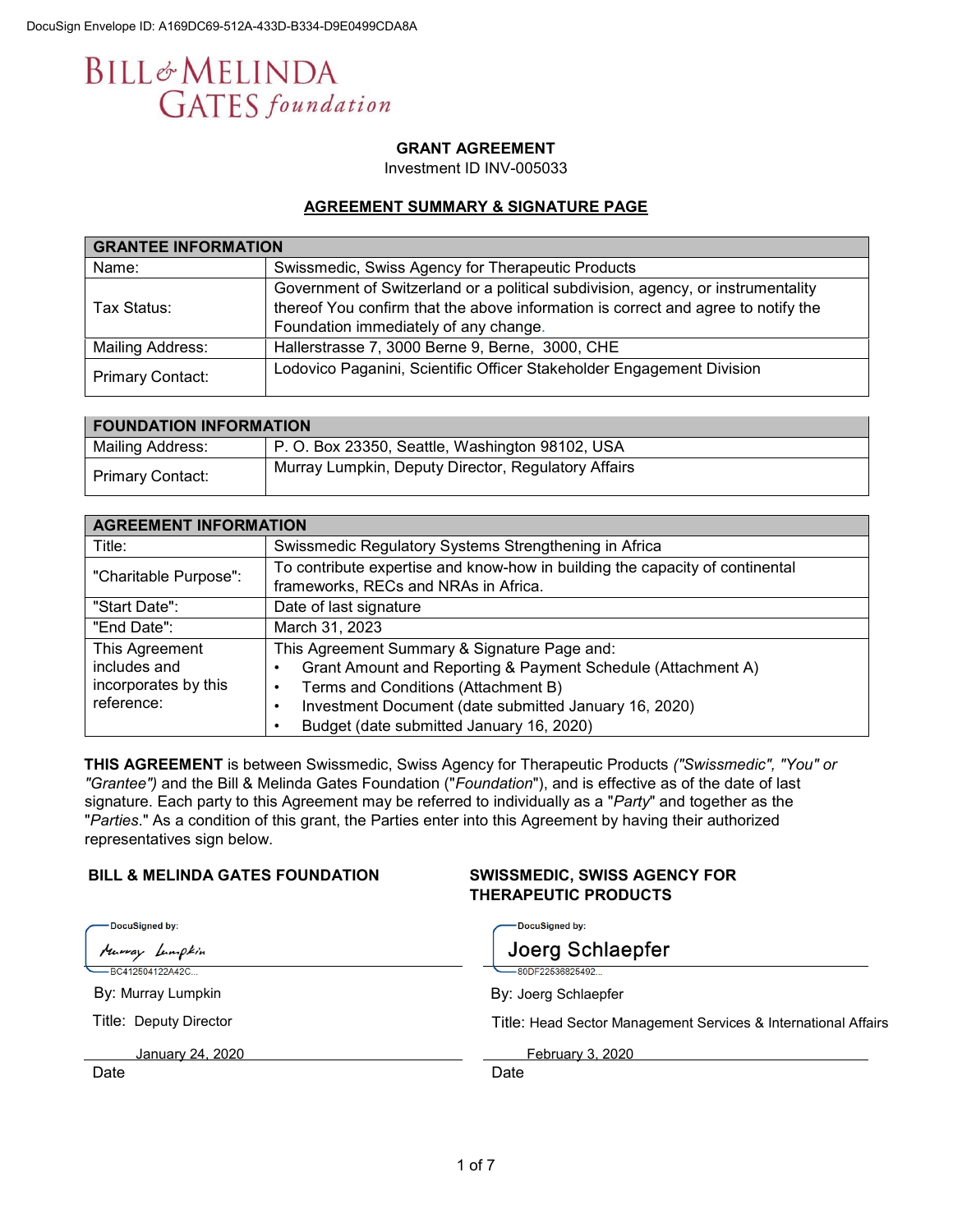# **GRANT AGREEMENT**

Investment ID INV-005033

# **ATTACHMENT A**

# GRANT AMOUNT AND REPORTING & PAYMENT SCHEDULE

# **GRANT AMOUNT**

The Foundation will pay You the total grant amount specified in the Reporting & Payment Schedule below. The Foundation's Primary Contact must approve in writing any Budget cost category change of more than 10%.

#### **REPORTING & PAYMENT SCHEDULE**

Payments are subject to Your compliance with this Agreement, including Your achievement, and the Foundation's approval, of any applicable targets, milestones, and reporting deliverables required under this Agreement. The Foundation may, in its reasonable discretion, modify payment dates or amounts and will notify You of any such changes in writing.

#### **REPORTING**

You will submit reports according to the Reporting & Payment Schedule using the Foundation's templates or forms, which the Foundation will make available to You and which may be modified from time to time. For a progress or final report to be considered satisfactory, it must demonstrate meaningful progress against the targets or milestones for that investment period. If meaningful progress has not been made, the report should explain why not and what adjustments You are making to get back on track. Please notify the Foundation's Primary Contact if You need to add or modify any targets or milestones. The Foundation must approve any such changes in writing. You agree to submit other reports the Foundation may reasonably request.

| <b>REPORTING &amp; PAYMENT SCHEDULE</b>         |                                                       |                                            |               |                                      |  |  |
|-------------------------------------------------|-------------------------------------------------------|--------------------------------------------|---------------|--------------------------------------|--|--|
| Investment<br>Period                            | Target, Milestone, or<br><b>Reporting Deliverable</b> | Due By                                     | Payment Date  | <b>Payment Amount</b><br>$(U.S.$ \$) |  |  |
|                                                 | <b>Countersigned Agreement</b>                        |                                            | April 1, 2020 | \$300,000.00                         |  |  |
| Start Date to<br>December<br>31, 2020           | Progress Report                                       | February 28,<br>2021                       | April 2021    | \$300,000.00                         |  |  |
| January 1,<br>$2021$ to<br>December<br>31, 2021 | Progress Report                                       | February 28,<br>2022                       | April 2022    | \$300,000.00                         |  |  |
| Start Date to<br>End Date                       | <b>Final Report</b>                                   | Within 30<br>days after<br><b>End Date</b> |               |                                      |  |  |
| <b>Total Grant Amount</b><br>\$900,000.00       |                                                       |                                            |               |                                      |  |  |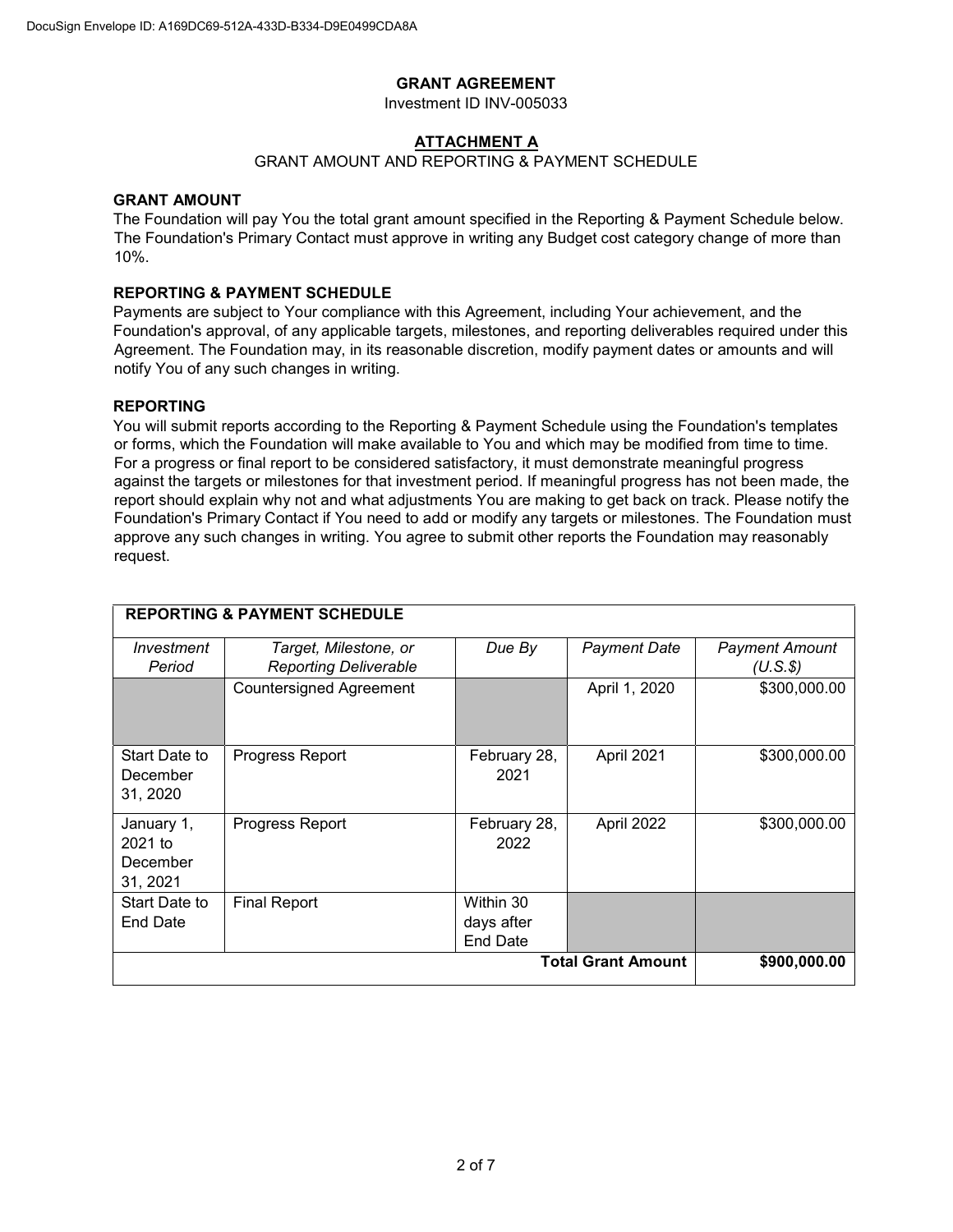# **GRANT AGREEMENT**

Investment ID INV-005033

# **ATTACHMENT B**

#### TERMS & CONDITIONS

This Agreement is subject to the following terms and conditions.

# **PROJECT SUPPORT**

# **PROJECT DESCRIPTION AND CHARITABLE PURPOSE**

The Foundation is awarding You this grant to carry out the project described in the Investment Document ("*Project*") in order to further the Charitable Purpose. The Foundation, in its discretion, may approve in writing any request by You to make non-material changes to the Investment Document.

#### **MANAGEMENT OF FUNDS**

#### **USE OF FUNDS**

You may not use funds provided under this Agreement *("Grant Funds")* for any purpose other than the Project. You may not use Grant Funds to reimburse any expenses You incurred prior to the Start Date. At the Foundation's request, You will repay any portion of Grant Funds and/or Income used or committed in material breach of this Agreement, as determined by the Foundation in its discretion.

#### **INVESTMENT OF FUNDS**

You must invest Grant Funds in highly liquid investments with the primary objective of preservation of principal (e.g., interest-bearing bank accounts or a registered money market mutual fund) so that the Grant Funds are available for the Project. Together with any progress or final reports required under this Agreement, You must report the amount of any currency conversion gains (or losses) and the amount of any interest or other income generated by the Grant Funds (collectively, "*Income*"). Any Income must be used for the Project.

#### **GLOBAL ACCESS**

#### **GLOBAL ACCESS COMMITMENT**

You will conduct and manage the Project and the Funded Developments in a manner that ensures Global Access. Your Global Access commitments will survive the term of this Agreement. "*Funded Developments*" means the products, services, processes, technologies, materials, software, data, other innovations, and intellectual property resulting from the Project (including modifications, improvements, and further developments to Background Technology). "*Background Technology*" means any and all products, services, processes, technologies, materials, software, data, or other innovations, and intellectual property created by You or a third party prior to or outside of the Project used as part of the Project. "*Global Access*" means: (a) the knowledge and information gained from the Project will be promptly and broadly disseminated; and (b) the Funded Developments will be made available and accessible at an affordable price (i) to people most in need within developing countries, or (ii) in support of the U.S. educational system and public libraries, as applicable to the Project.

# **HUMANITARIAN LICENSE**

Subject to applicable laws and for the purpose of achieving Global Access, You grant the Foundation a nonexclusive, perpetual, irrevocable, worldwide, royalty-free, fully paid up, sublicensable license to make, use, sell, offer to sell, import, distribute, copy, create derivative works, publicly perform, and display Funded Developments and Essential Background Technology. "Essential Background Technology" means Background Technology that is: (a) owned, controlled, or developed by You, or in-licensed with the right to sublicense; and (b) either incorporated into a Funded Development or reasonably required to exercise the license to a Funded Development. You confirm that You have retained sufficient rights in the Funded Developments and Essential Background Technology to grant this license. You must ensure this license survives the assignment or transfer of Funded Developments or Essential Background Technology. On request, You must promptly make available the Funded Developments and Essential Background Technology to the Foundation for use solely under this license. If You demonstrate to the satisfaction of the Foundation that Global Access can best be achieved without this license, the Foundation and You will make good faith efforts to modify or terminate this license, as appropriate.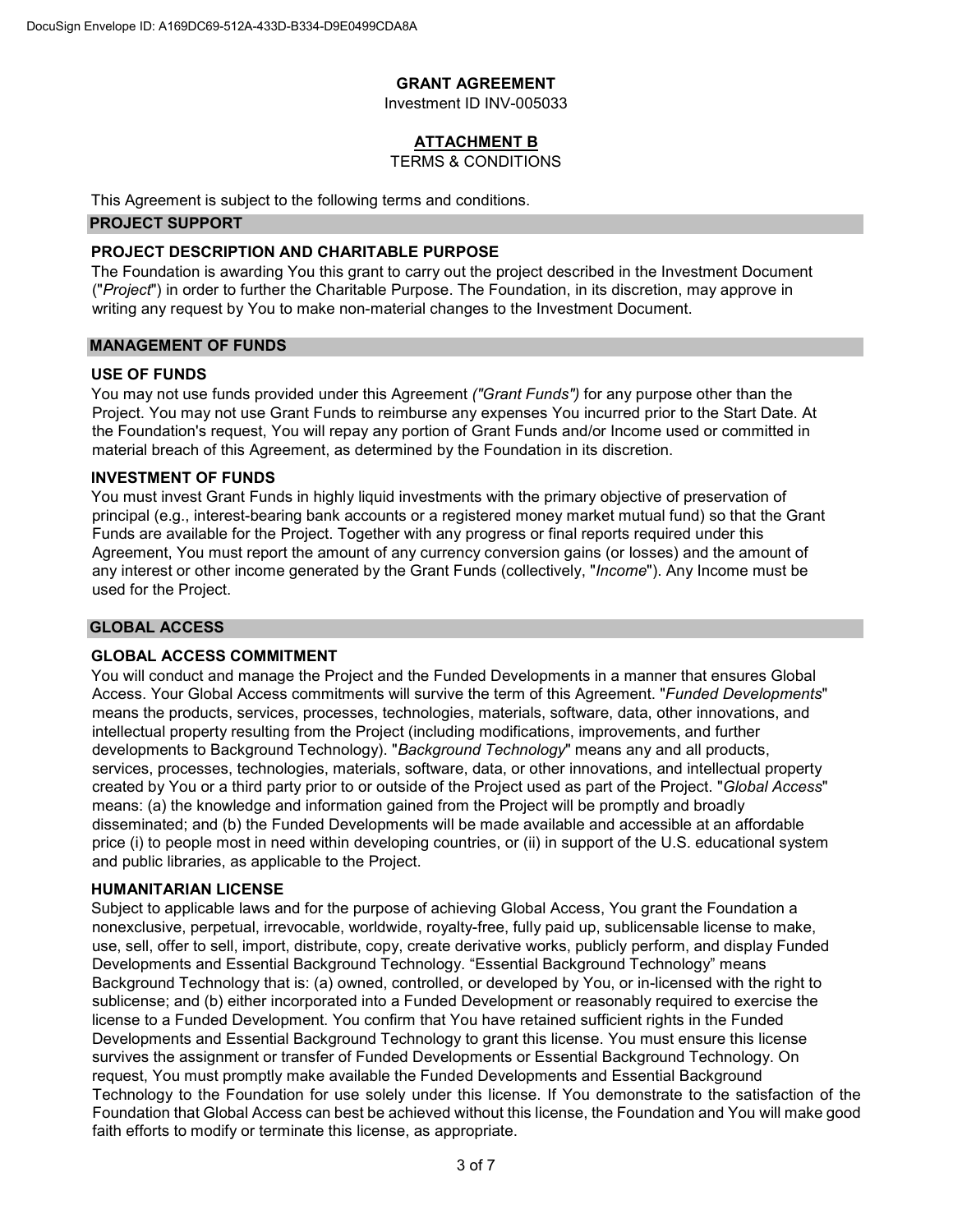#### **PUBLICATION**

Consistent with Your Global Access commitments, if the Project description specifies Publication or Publication is otherwise requested by the Foundation, You will seek prompt Publication of any Funded Developments consisting of data and results. "*Publication*" means publication in a peer-reviewed journal or other method of public dissemination specified in the Project description or otherwise approved by the Foundation in writing. Publication may be delayed for a reasonable period for the sole purpose of seeking patent protection, provided the patent application is drafted, filed, and managed in a manner that best furthers Global Access. If You seek Publication in a peer-reviewed journal, such Publication shall be under "open access" terms and conditions consistent with the Foundation's Open Access Policy available at[:](http://www.gatesfoundation.org/How-We-Work/General-Information/Open-Access-Policy) [www.gatesfoundation.org/How-We-Work/General-Information/Open-Access-Policy,](http://www.gatesfoundation.org/How-We-Work/General-Information/Open-Access-Policy) which may be modified from time to time. Nothing in this section shall be construed as requiring Publication in contravention of any applicable ethical, legal, or regulatory requirements. You will mark any Funded Development subject to this clause with the appropriate notice or attribution, including author, date and copyright (e.g., © 20<> <Name>).

# **INTELLECTUAL PROPERTY REPORTING**

During the term of this Agreement and for 5 years after, You will submit upon request annual intellectual property reports relating to the Funded Developments, Background Technology, and any related agreements using the Foundation's templates or forms, which the Foundation may modify from time to time.

#### **SUBGRANTS AND SUBCONTRACTS**

# **SUBGRANTS AND SUBCONTRACTS**

You have the exclusive right to select subgrantees and subcontractors to assist with the Project.

# **SCHOLARSHIPS AND FELLOWSHIPS**

You will have sole discretion over Your selection of any scholarship and fellowship recipients under this Agreement and must conduct the selection process independently of the Foundation.

#### **TRAVEL STIPENDS AND CONFERENCE FEES**

You will have sole discretion over Your selection of any recipients of travel stipends or conference expense reimbursements under this Agreement and must conduct the selection process independently of the Foundation. Foundation trustees and employees are not eligible to receive travel stipends or conference expense reimbursements.

#### **RESPONSIBILITY FOR OTHERS**

You are responsible for (a) all acts and omissions of any of Your trustees, directors, officers, employees, subgrantees, subcontractors, contingent workers, agents, and affiliates assisting with the Project, and (b) ensuring their compliance with the terms of this Agreement.

#### **PROHIBITED ACTIVITIES**

#### **ANTI-TERRORISM**

You will not use funds provided under this Agreement, directly or indirectly, in support of activities (a) prohibited by U.S. laws relating to combating terrorism; (b) with persons on the List of Specially Designated Nationals [\(www.treasury.gov/sdn\)](http://www.treasury.gov/sdn) or entities owned or controlled by such persons; or (c) in or with countries or territories against which the U.S. maintains comprehensive sanctions (currently, Cuba, Iran, Syria, North Korea, and the Crimea Region of Ukraine), including paying or reimbursing the expenses of persons from such countries or territories, unless such activities are fully authorized by the U.S. government under applicable law and specifically approved by the Foundation in its sole discretion.

#### **ANTI-CORRUPTION; ANTI-BRIBERY**

You will not offer or provide money, gifts, or any other things of value directly or indirectly to anyone in order to improperly influence any act or decision relating to the Foundation or the Project, including by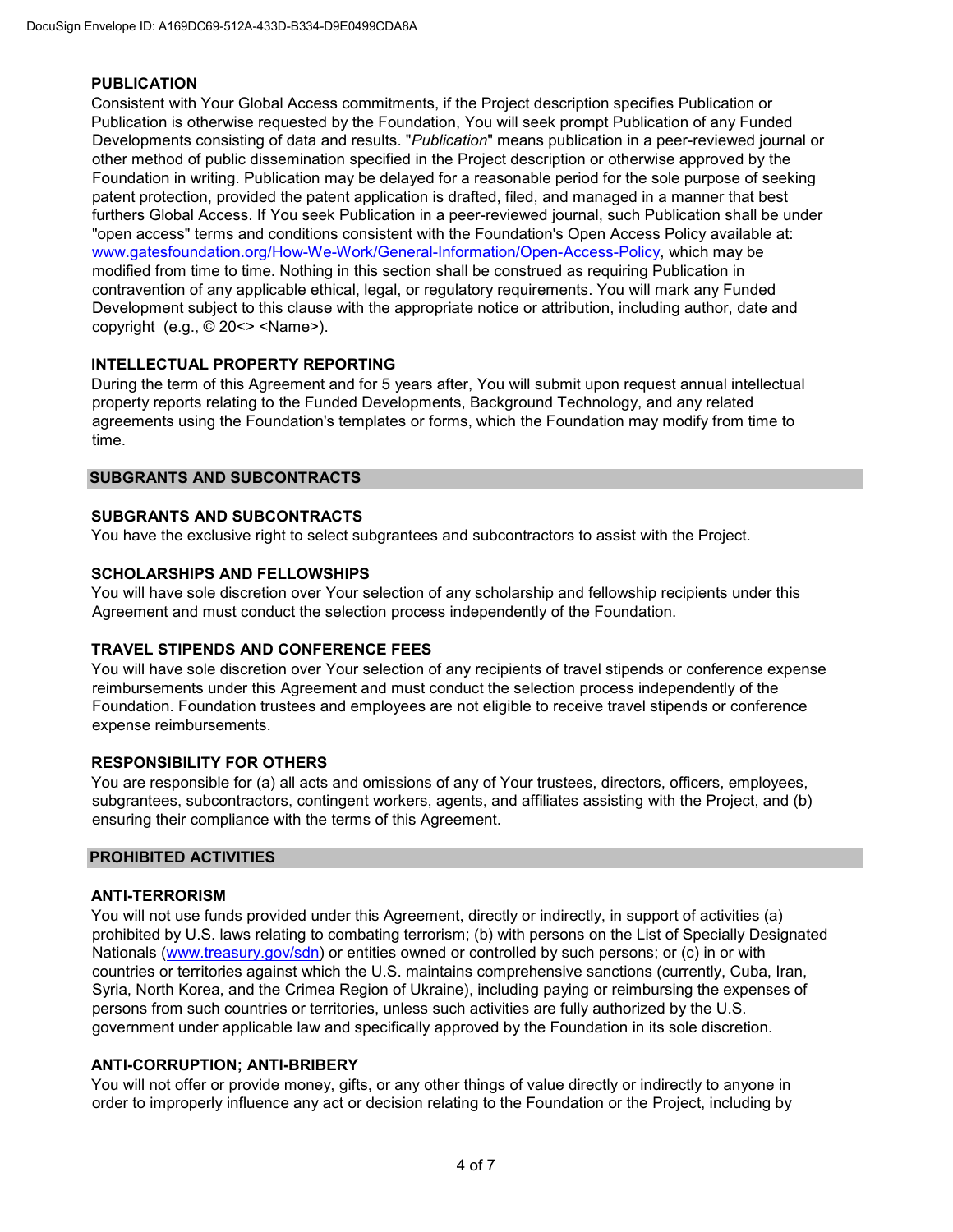assisting any party to secure an improper advantage. Training and information on compliance with these requirements are available at [www.learnfoundationlaw.org.](http://www.learnfoundationlaw.org/)

# **LOBBYING AND ELECTIONEERING PROHIBITION**

You may not use Grant Funds to influence the outcome of any election for public office or to carry on any voter registration drive. You acknowledge that the Foundation has not earmarked Grant Funds to support lobbying activities or to otherwise support attempts to influence legislation. Activities will be conducted consistent with the private foundation lobbying rules and exceptions under Internal Revenue Code Section 4945 and related regulations. You confirm that the Budget (or the combined project budget if there are multiple funders) accurately reflects that You will expend at least the amount of the Grant Funds on (a) non-lobbying activities in the project year, or (b) for multiple year projects, the total non-lobbying portion of the project.

# **OTHER LOBBYING, GIFT, AND ETHICS RULES**

You agree to comply with any national, state, local, or other lobbying, gift, and ethics rules applicable to the Project. The Foundation is not retaining or employing You to engage in lobbying activities.

#### **OTHER**

# **PUBLICITY**

A Party may publicly disclose information about the award of this grant, including the other Party's name, the total amount awarded, and a description of the Project, provided that a Party obtains prior written approval before using the other Party's name for promotional purposes or logo for any purpose. Any public disclosure by You or Your subgrantees, subcontractors, contingent workers, agents, or affiliates must be made in accordance with the Foundation's then-current brand guidelines, which are available at[:](http://www.gatesfoundation.org/brandguidelines) [www.gatesfoundation.org/brandguidelines.](http://www.gatesfoundation.org/brandguidelines)

# **COMPLIANCE WITH LAWS**

In carrying out the Project, You will comply with all applicable laws, regulations, and rules and will not infringe, misappropriate, or violate the intellectual property, privacy, or publicity rights of any third party.

#### **COMPLIANCE WITH REQUIREMENTS**

You will conduct, control, manage, and monitor the Project in compliance with all applicable ethical, legal, regulatory, and safety requirements, including applicable international, national, local, and institutional standards ("*Requirements*"). You will obtain and maintain all necessary approvals, consents, and reviews before conducting the applicable activity. As a part of Your annual progress report to the Foundation, You must report whether the Project activities were conducted in compliance with all Requirements.

If the Project involves:

a. any protected information (including personally identifiable, protected health, or third-party confidential), You will not disclose this information to the Foundation without obtaining the Foundation's prior written approval and all necessary consents to disclose such information;

b. children or vulnerable subjects, You will obtain any necessary consents and approvals unique to these subjects; and/or

c. any trial involving human subjects, You will adhere to current Good Clinical Practice as defined by the International Council on Harmonisation (ICH) E-6 Standards (or local regulations if more stringent) and will obtain applicable trial insurance.

Any activities by the Foundation in reviewing documents and providing input or funding does not modify Your responsibility for determining and complying with all Requirements for the Project.

#### **RELIANCE**

You acknowledge that the Foundation is relying on the information You provide in reports and during the course of any due diligence conducted prior to the Start Date and during the term of this Agreement. You represent that the Foundation may continue to rely on this information and on any additional information You provide regarding activities, progress, and Funded Developments.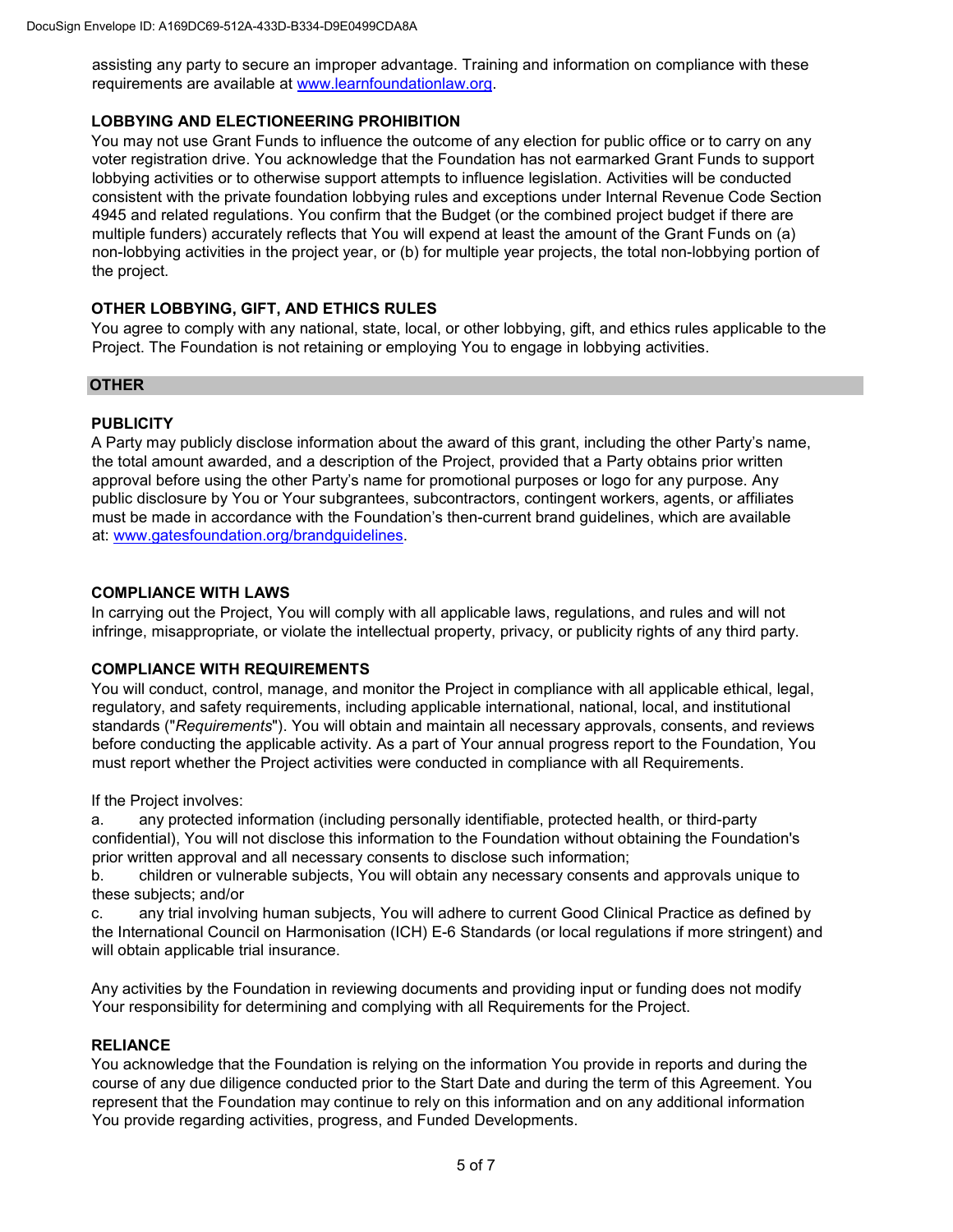#### **INDEMNIFICATION**

If the Project involves clinical trials, trials involving human subjects, post-approval studies, field trials involving genetically modified organisms, experimental medicine, or the provision of medical/health services ("*Indemnified Activities*"), You will indemnify, defend, and hold harmless the Foundation and its trustees, employees, and agents ("*Indemnified Parties*") from and against any and all demands, claims, actions, suits, losses, damages (including property damage, bodily injury, and wrongful death), arbitration and legal proceedings, judgments, settlements, or costs or expenses (including reasonable attorneys' fees and expenses) (collectively, "*Claims*") arising out of or relating to the acts or omissions, actual or alleged, of You or Your employees, subgrantees, subcontractors, contingent workers, agents, and affiliates with respect to the Indemnified Activities. You agree that any activities by the Foundation in connection with the Project, such as its review or proposal of suggested modifications to the Project, will not modify or waive the Foundation's rights under this paragraph. An Indemnified Party may, at its own expense, employ separate counsel to monitor and participate in the defense of any Claim. Your indemnification obligations are limited to the extent permitted or precluded under applicable federal, state or local laws, including federal or state tort claims acts, the Federal Anti-Deficiency Act, state governmental immunity acts, or state constitutions. Nothing in this Agreement will constitute an express or implied waiver of Your governmental and sovereign immunities, if any.

#### **INSURANCE**

You will maintain insurance coverage sufficient to cover the activities, risks, and potential omissions of the Project in accordance with generally-accepted industry standards and as required by law. You will ensure Your subgrantees and subcontractors maintain insurance coverage consistent with this section.

#### **TERM AND TERMINATION**

#### **TERM**

This Agreement commences on the Start Date and continues until the End Date, unless terminated earlier as provided in this Agreement. The Foundation, in its discretion, may approve in writing any request by You for a no-cost extension, including amending the End Date and adjusting any affected reporting requirements.

#### **TERMINATION**

The Foundation may modify, suspend, or discontinue any payment of Grant Funds or terminate this Agreement if: (a) the Foundation is not reasonably satisfied with Your progress on the Project; (b) there are significant changes to Your leadership or other factors that the Foundation reasonably believes may threaten the Project's success; (c) there is a change in Your control; (d) there is a change in Your tax status; or (e) You fail to comply with this Agreement.

#### **RETURN OF FUNDS**

Any Grant Funds that have not been used for, or committed to, the Project upon expiration or termination of this Agreement must be (a) returned promptly to the Foundation, or (b) applied to another mutually-agreed upon charitable purpose, as directed in writing by the Foundation. Any Income that has not been used for, or committed to, the Project must be applied to another mutually-agreed upon charitable purpose, as directed in writing by the Foundation.

#### **RECORD KEEPING**

You will maintain complete and accurate accounting records and copies of any reports submitted to the Foundation relating to the Project. You will retain such records and reports for 4 years after Grant Funds have been fully spent. At the Foundation's request, You will make such records and reports available to enable the Foundation to monitor and evaluate how Grant Funds have been used or committed.

#### **SURVIVAL**

A Party's obligations under this Agreement will be continuous and survive expiration or termination of this Agreement as expressly provided in this Agreement or otherwise required by law or intended by their nature.